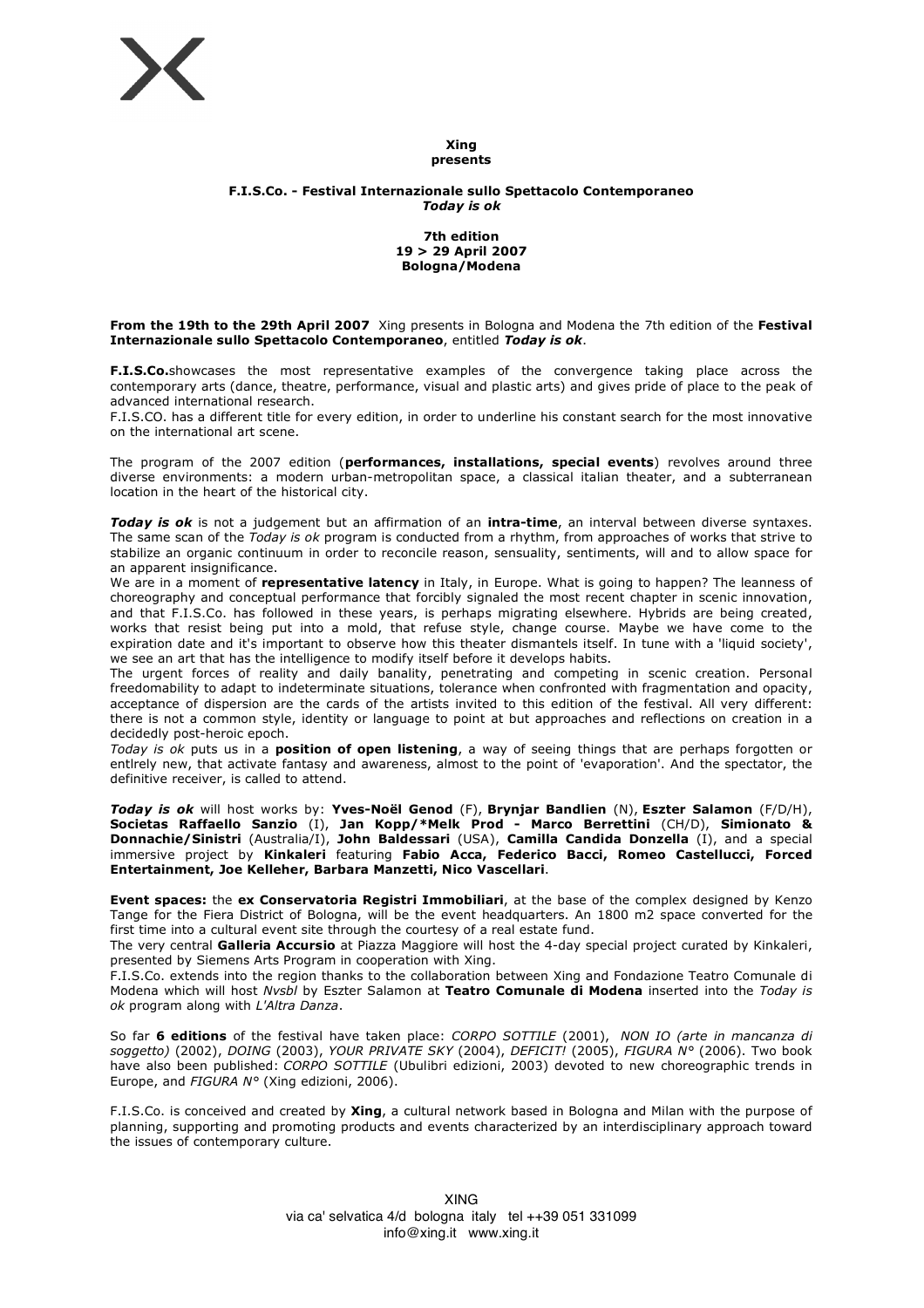

**Partners:** Regione Emilia Romagna, Provincia di Bologna, Comune di Bologna, Fondazione Teatro Comunale di Modena, Siemens Arts Program, Fondazione Carisbo, Nuovi Mecenati, nouveaux mécènes - Fondation francoitalienne de soutienne à la création contemporaine, Ambassade de France - Roma, Istituto Svizzero di Roma, Ambasciata di Norvegia, FIMIT sgr Fondi Immobiliari Italiani, Gabetti Property Solutions, Urban Center Bologna, Hamb. Media partners: Edizioni Zero, Mousse, Art'o rivista di cultura e politica delle arti sceniche, Alias, Il Manifesto, Città del Capo - radio metropolitana, Radio Città Fujiko.

**Venues:**

**Ex Conservatoria Registri Immobiliari** - V.le Aldo Moro 44/46 - Bologna **Galleria Accursio** - Piazza Nettuno - Bologna **Teatro Comunale di Modena** - Corso Canalgrande 85 - Modena

**Xing info:** via Ca' Selvatica 4/d Bologna Italy tel ++39.051.331099 info@xing.it **Teatro Comunale di Modena box-office**: tel ++39.059.2033010

**Xing press:** pressoff@xing.it

**www.xing-fisco.it www.xing.it www.siemensartsprogram.com www.teatrocomunalemodena.it**